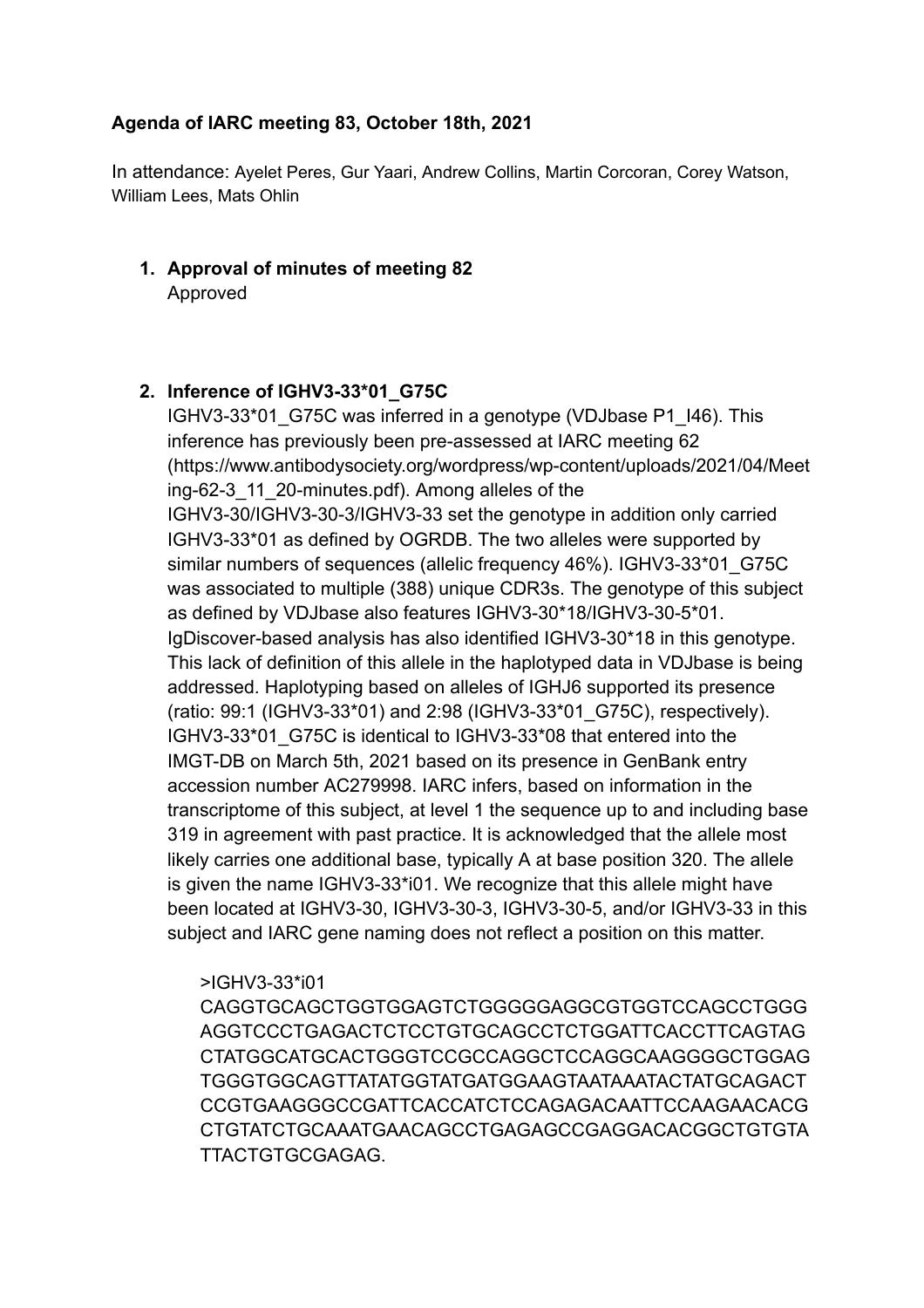# **3. Inference of IGHV3-9\*01\_T307C**

IGHV3-9\*01\_T307C was inferred in subject S82 (P1\_I86\_S1; ERR2567259), a genotype that also expressed IGHV3-9\*01. This inference has previously been pre-assessed at IARC meeting 62

(https://www.antibodysociety.org/wordpress/wp-content/uploads/2021/04/Meet ing-62-3\_11\_20-minutes.pdf). IGHV3-9\*01\_T307C was well expressed, represented by 453 sequences, allelic frequency 36%, represented 1.6% of the unmutated population, and had 373 unique CDR3s in the unmutated population. It showed a haplotype ratio (based on association with alleles of IGHJ6) of 100:0 while IGHV3-9\*01 showed a ratio of 1:99. IARC infers the sequence at level 1 up to and including base 319. It is acknowledged that the allele most likely carries 3 additional bases, typically ATA at base position 320-322. The distribution of bases at each of these positions is such that inference of them cannot be achieved.The allele is given the name IGHV3-9\*i01.

### >IGHV3-9\*i01

GAAGTGCAGCTGGTGGAGTCTGGGGGAGGCTTGGTACAGCCTGGC AGGTCCCTGAGACTCTCCTGTGCAGCCTCTGGATTCACCTTTGATGA TTATGCCATGCACTGGGTCCGGCAAGCTCCAGGGAAGGGCCTGGAG TGGGTCTCAGGTATTAGTTGGAATAGTGGTAGCATAGGCTATGCGGAC TCTGTGAAGGGCCGATTCACCATCTCCAGAGACAACGCCAAGAACTC CCTGTATCTGCAAATGAACAGTCTGAGAGCTGAGGACACGGCCTTGT ATCACTGTGCAAAAG...

## **4. Inference of IGHV4-39\*01\_C66G**

IGHV4-39\*01\_C66G was inferred in subject S86 (VDJbase: P1\_I90\_S1), a genotype that also carries IGHV4-39\*01. This inference has previously been pre-assessed at IARC meeting 62

(https://www.antibodysociety.org/wordpress/wp-content/uploads/2021/04/Meet ing-62-3\_11\_20-minutes.pdf). IGHV4-39\*01\_C66G was well expressed, represented by 1305 sequences, 1135 unmutated sequences, 1131 unique CDR3s in the unmutated sequence set, showed an allelic frequency of 48%, and represented 3.3% of all unmutated reads of the genotype. Haplotyping based on allelic diversity in IGHJ6 was possible and the alleles distributed well between haplotypes (IGHV4-39\*01\_C66G: 2:98; IGHV4-39\*01: 100:0). IARC infers the sequence at level 1 up to and including base 319 in agreement with past practice. It is acknowledged that the allele most likely carries one additional base, typically A at base position 320. It is known that the second last base of alleles of IGHV4-39 may be either C or G. The data describing the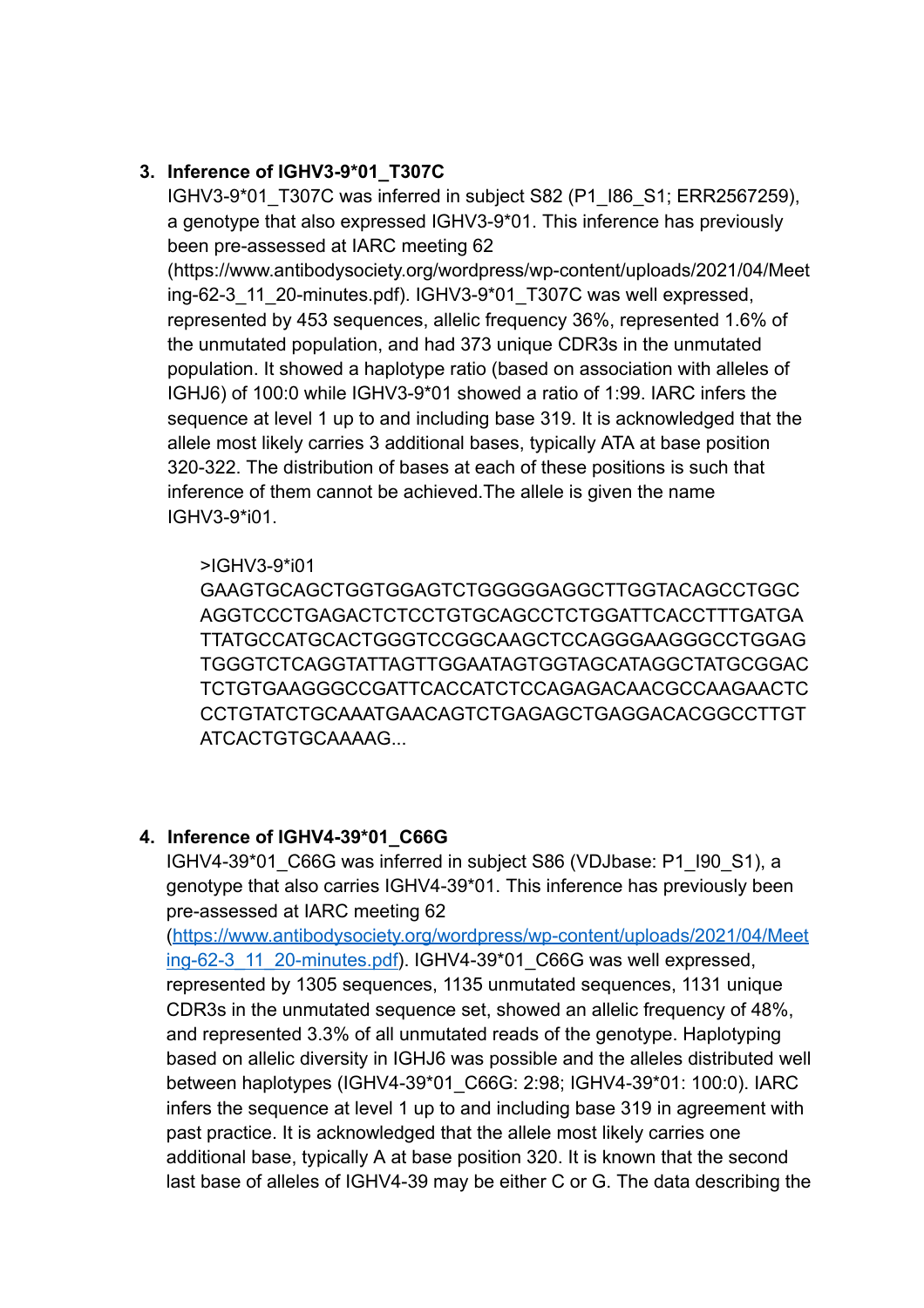final bases of this inferred allele strongly supports that this base (319) is a C. The inference of IGHV4-39\*07\_C288A in data set VDJbase: P1\_I29\_S1 in contrast suggests that this allele features a G as the penultimate residue, illustrating that the inference process can pick up a difference at the second last base of alleles. The allele representing IGHV4-39\*01 C66G is given the name IGHV4-39\*i01.

#### >IGHV4-39\*i01

CAGCTGCAGCTGCAGGAGTCGGGCCCAGGACTGGTGAAGCCTTCG GAGACCCTGTCCCTCACGTGCACTGTCTCTGGTGGCTCCATCAGCA GTAGTAGTTACTACTGGGGCTGGATCCGCCAGCCCCCAGGGAAGGG GCTGGAGTGGATTGGGAGTATCTATTATAGTGGGAGCACCTACTACAA CCCGTCCCTCAAGAGTCGAGTCACCATATCCGTAGACACGTCCAAGA ACCAGTTCTCCCTGAAGCTGAGCTCTGTGACCGCCGCAGACACGGC TGTGTATTACTGTGCGAGAC.



**Triplet**